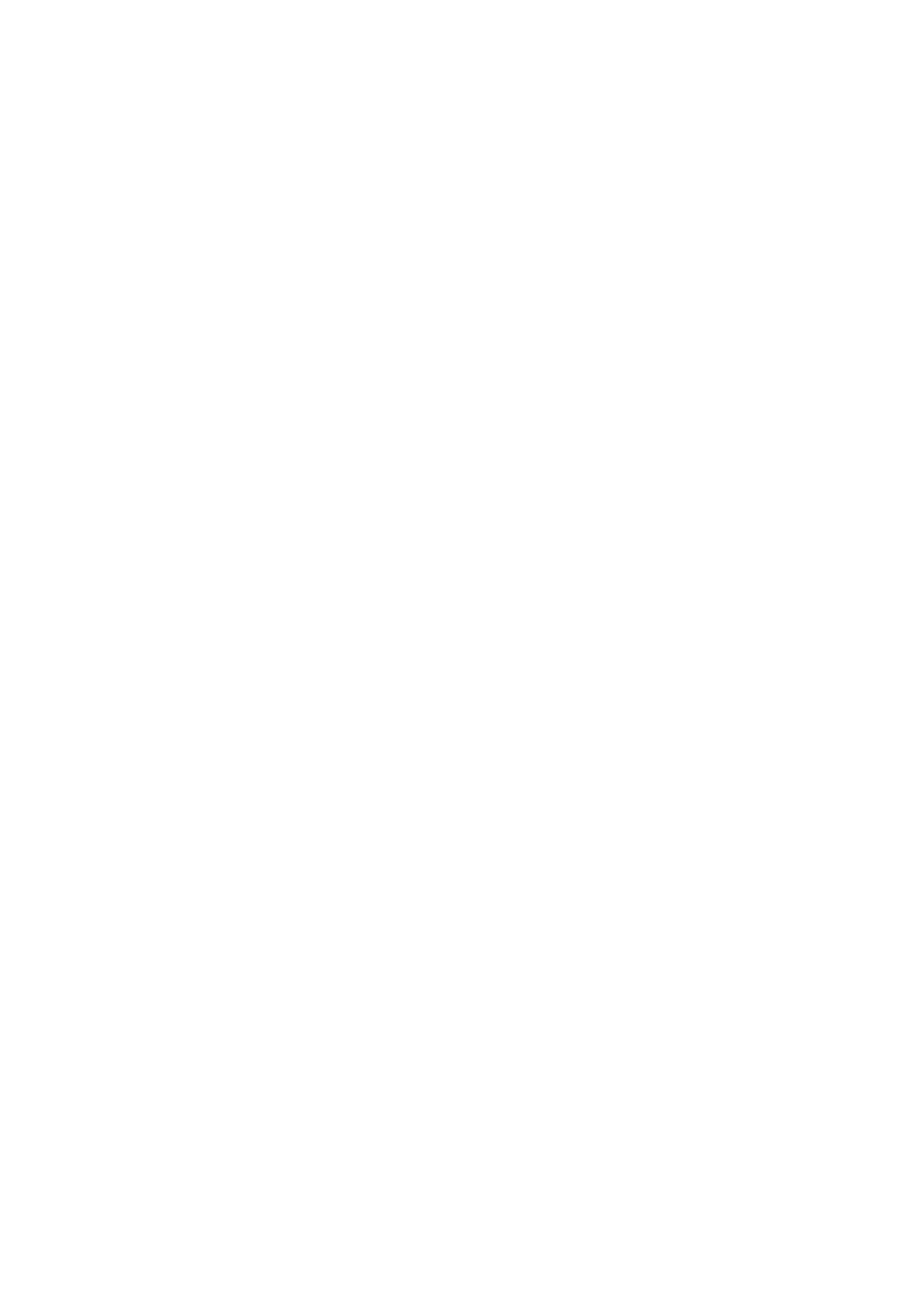# **TABLE OF CONTENTS 19 MAY 2020**

| <b>Business</b> | Page No. |
|-----------------|----------|
|                 |          |

| Page No. |  |  |
|----------|--|--|
|----------|--|--|

| 1. | <b>Meeting Conduct</b>  |                                       | 5 |
|----|-------------------------|---------------------------------------|---|
|    | 1.1                     | Karakia                               | 5 |
|    |                         | 1.2 Apologies                         | 5 |
|    |                         | 1.3 Conflict of Interest Declarations | 5 |
|    |                         | <b>1.4 Confirmation of Minutes</b>    | 5 |
|    |                         | 1.5 Items not on the Agenda           | 5 |
|    | 1.6                     | <b>Public Participation</b>           | 5 |
|    |                         |                                       |   |
| 2. | <b>General Business</b> |                                       | 6 |
|    | 2.1                     | <b>Traffic Resolutions</b>            | 6 |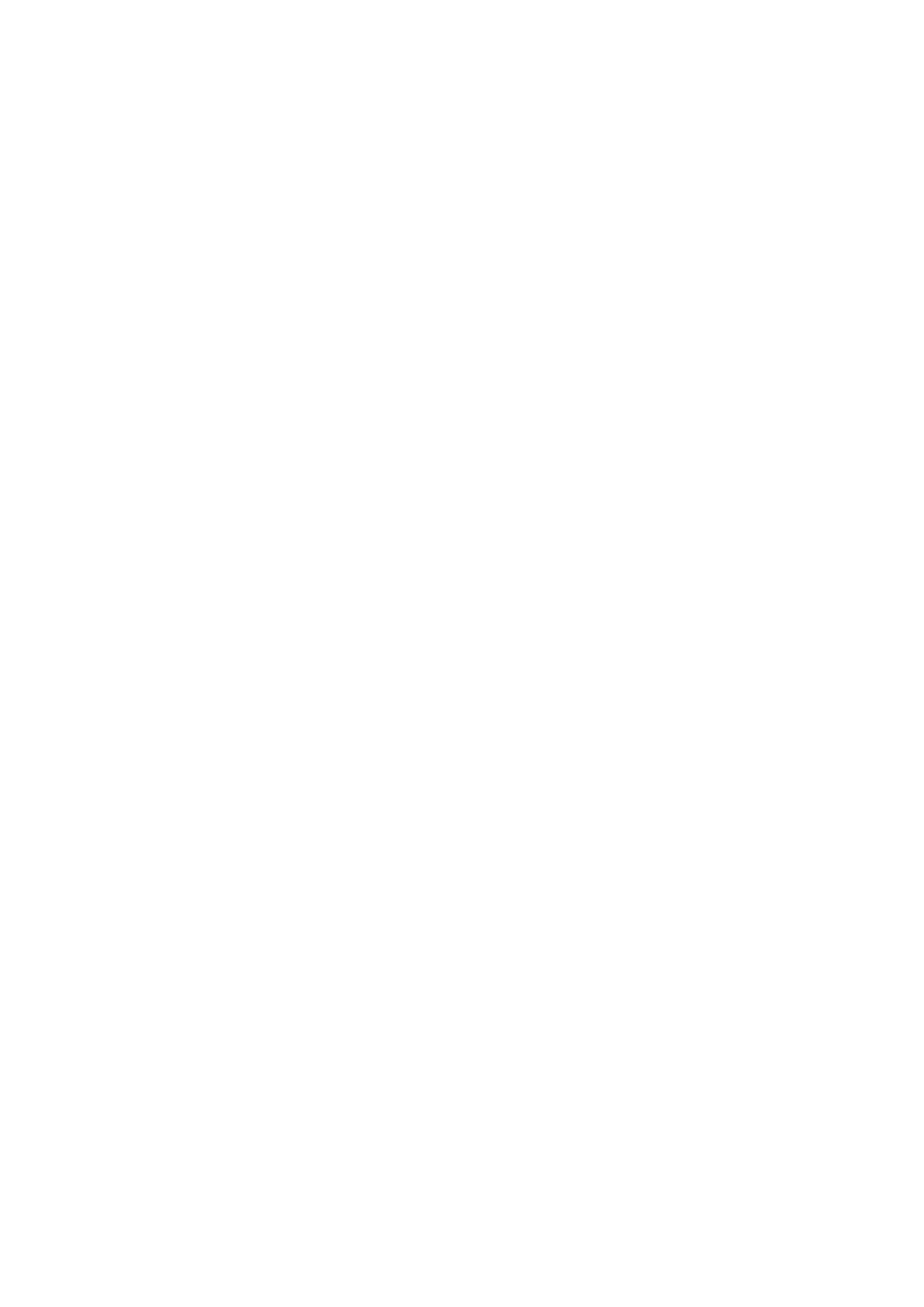## <span id="page-4-0"></span>**1. Meeting Conduct**

### **1.1 Karakia**

The Chairperson declared the meeting open at 9:30 am and invited Councillor Matthews to read the following karakia to open the meeting.

**Whakataka te hau ki te uru, Whakataka te hau ki te tonga. Kia mākinakina ki uta, Kia mātaratara ki tai. E hī ake ana te atākura. He tio, he huka, he hauhū. Tihei Mauri Ora!**

Cease oh winds of the west and of the south Let the bracing breezes flow, over the land and the sea. Let the red-tipped dawn come with a sharpened edge, a touch of frost, a promise of a glorious day

## <span id="page-4-1"></span>**1.2 Apologies**

No apologies were received.

## <span id="page-4-2"></span>**1.3 Conflict of Interest Declarations**

No conflicts of interest were declared.

### <span id="page-4-3"></span>**1.4 Confirmation of Minutes**

#### **Moved Councillor Sparrow, seconded Councillor Free**

#### **Resolved**

That the Regulatory Processes Committee:

1. Approves the minutes of the Regulatory Processes Committee Meeting held on 4 March 2020, having been circulated, that they be taken as read and confirmed as an accurate record of that meeting.

**Carried**

### <span id="page-4-4"></span>**1.5 Items not on the Agenda**

There were no items not on the agenda.

### **1.6 Public Participation**

### **1.6.1 Daryl Bloomfield and Michael Jacques - Gazley Marathon**

Daryl Bloomfield and Michael Jacques addressed the meeting on behalf of the Gazley Marathon and discussed proposed temporary road closures for the event that will be an agenda item at a future meeting of the Regulatory Processes Committee.

(Mayor Foster joined the meeting at 9:46 am)